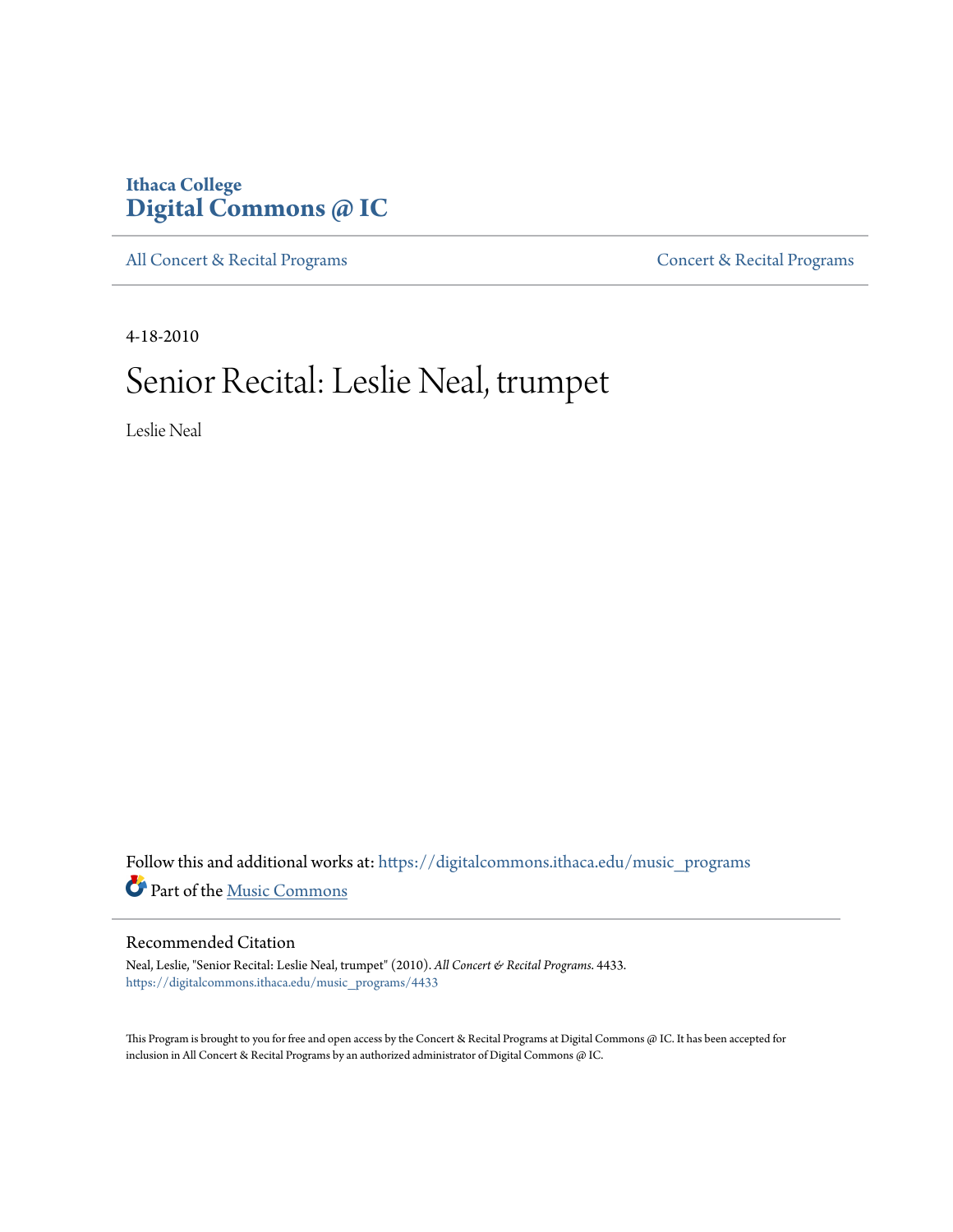# ITHACA COLLEGE SCHOOL OF MUSIC

#### SENIOR RECITAL

Leslie Neal, trumpet Jonathan Riss, piano

Ford Hall Sunday, April 18, 2010 3:00 p.m.

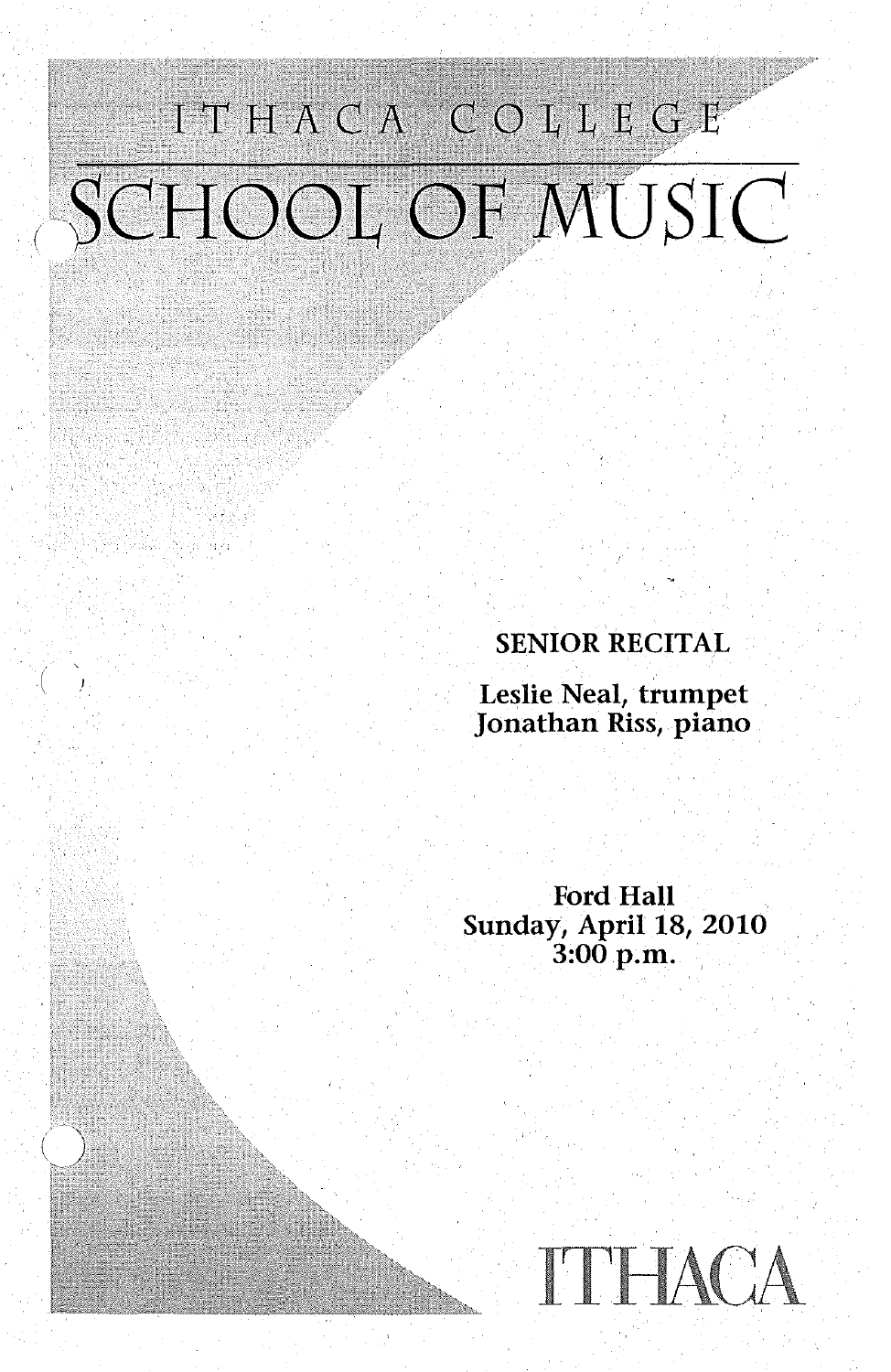#### **PROGRAM**

#### Concerto in F minor, op. 18 (1899)

Oskar. Bohme  $(1870 - 1938)$ 

**In the community of the Community** 

| L. | Allegro moderato              |
|----|-------------------------------|
| Н. | Adagio religioso              |
| Ш. | Allegretto-Allegro Scherzando |

#### Meditation from Thais (1894)

Jules Massenet (1842-1912) Trans. Fabrizio Ferrarri

#### INTERMISSION

#### Second Suite for Trumpet (1992)

2004) *I. II. III.* 

As a Little Child\* (2009)

Rose Variations (1955) Bennett

John Neal (b. 1957)

Robert Russell

(1894-

1981)

\*World Premiere

#### Senior Recital presented in partial fulfillment of the degree Bachelor of Music in Performance.

#### Leslie Neal is from the studio. of Frank G. Campos.

Photographic, video, and sound recording and/or transmitting devices are not permitted in the Whalen Center concert halls. Please turn off all cell phone ringtones.

William Presser (1916-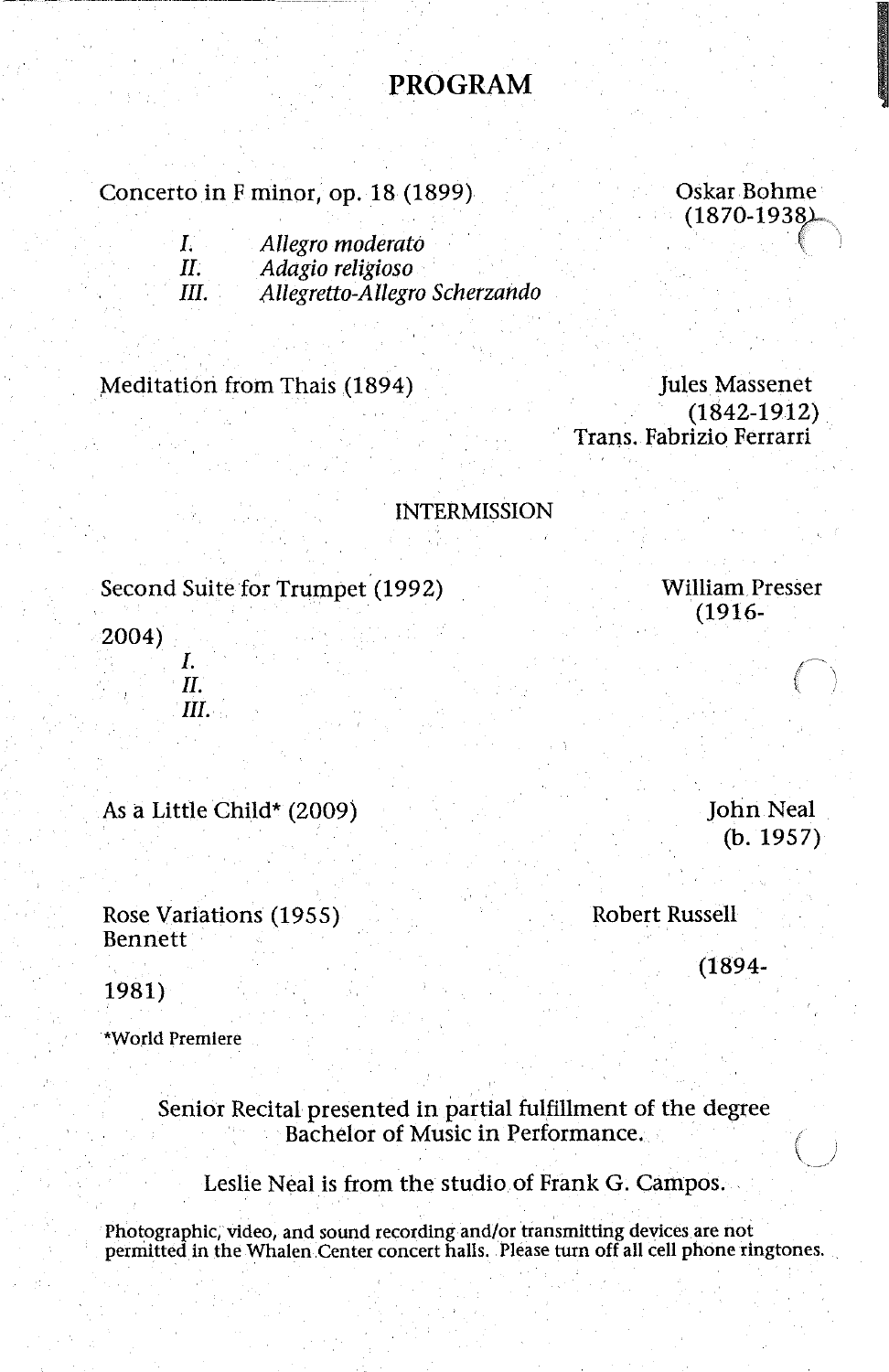#### Program Notes

|<br>|<br>|

Oskar Bohme played trumpet in many orchestras and theaters in Germany and Russia, as well as teaching trumpet at music schools .. He composed his best known works before the Great Terror in 1934, when he was exiled to Orenburg due to his German heritage *(* ')nd died there in 1938. The Concerto in F bas a little bit of everything, including hints of folk tunes, technical aspects, beautiful singing melodies, and a definite playful character.

The opera Thais, performed in 1894, takes place in Egypt during the Byzantine Empire and is about Althanael the monk who tries to convert the courtesan Thais to Christianity. By the end of the opera, the audience realizes that the monk's intentions are not honorable, whereas Thais is pious, devoted, and pure. Meditation, the entr'acte in Act II, was originally for violin solo, but has been arranged for many different instruments.

William Presser was a renowned violinist, composer and teacher who had a long career teaching and composing in colleges across the country. He founded Tritone Press and Tenuto Publications in 1961 to promote American Composers, and has left a lasting legacy in the music world. His Second Suite for Trumpet is an unaccompanied work that showcases both soft, lyrical playing and ast, technical work.